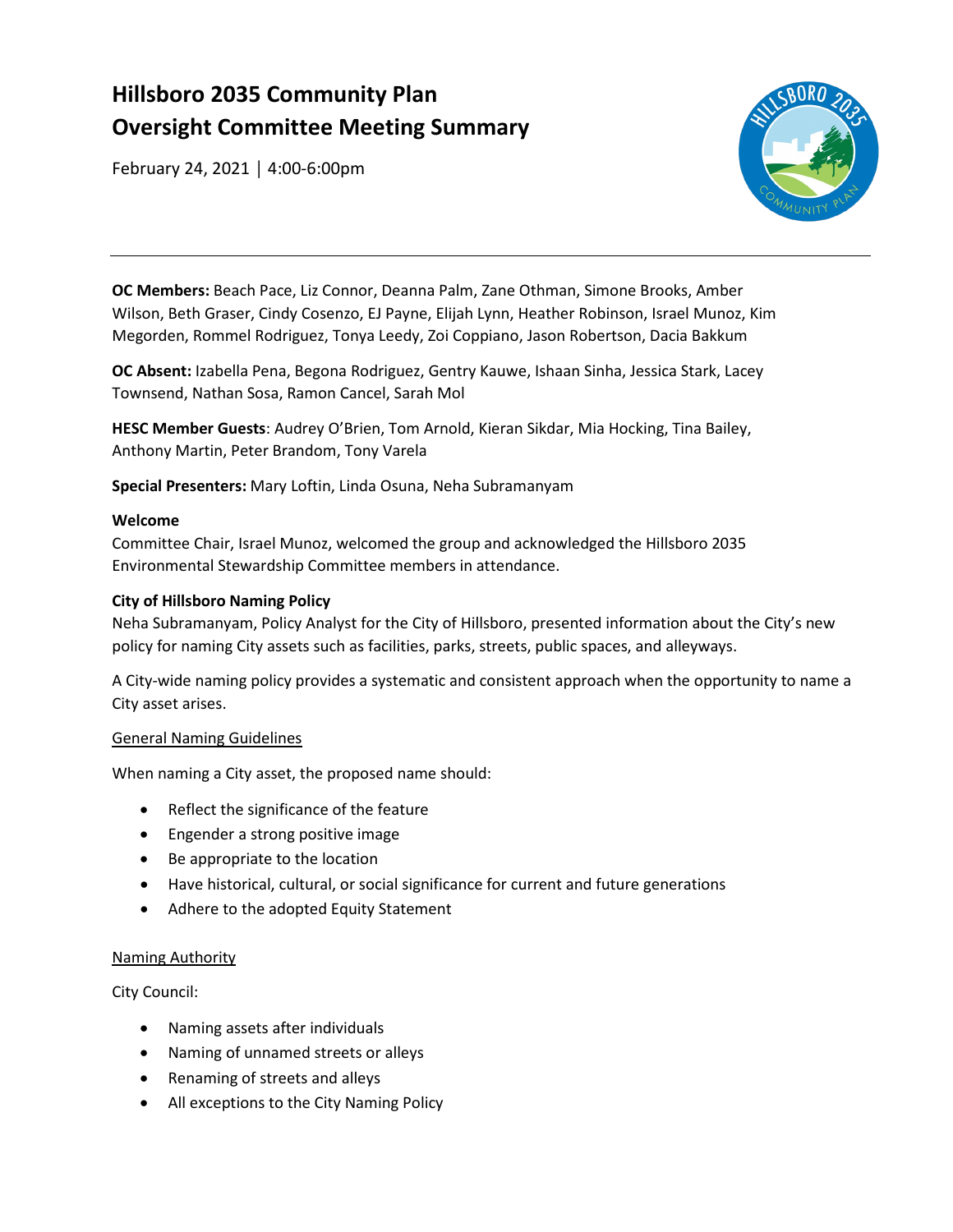City Manager or City Manager's Designee:

• Naming of all assets outside of City Council responsibility

City Staff Process for Identifying Names:

- Develop list of potential names with input from appropriate stakeholders
- Seek input on the list of potential names from 2035 Oversight Committee
- Incorporate feedback from the 2035 Oversight Committee
- • Maintain an updated list of approved names and work with stakeholders for naming opportunities

 Neha shared a list of cultural organizations she plans to reach out to for a list of potential names and the group to prioritize five from the list and/or to suggest others. Responses included:

- Immigrant and Refugee Community Organization (IRCO)
- Centro Cultural
- Adelante Mujeres
- Confederated Tribes of Grande Ronde
- Community Action
- Hillsboro School District (students)
- Asian Pacific American Network of Oregon (APANO)
- American Legion
- WCCCA = Washington County Consolidated Communications Agency aka: 911
- Meals on wheels provides services through Centro Cultural for senior citizens

Neha will provide a list of 100-150 names for the Oversight Committee to consider at the April 28<sup>th</sup> meeting.

# **Hillsboro Library Update**

Library Manager, Linda Osuna, provided an overview of the Library and services.

 As Hillsboro continues to grow, the library continues to expand reach in the community. There are two brick and Community Center, and a mobile outreach van called Library on the Loose that visits parks and other public spaces mortar locations, a Book-O-Mat at the Civic Center on Main Street, a NovelBranch inside the Hidden Creek throughout the year.

The Brookwood and Shute Park libraries are both open 7 days a week and offer the following:

- Meeting and study rooms
- Gallery space
- Collaboratories
- Notary Service
- Exterior WiFi at Brookwood, Shute Park Libraries and the *Library on the Loose*
- Outreach Efforts
- *Library of Things* collection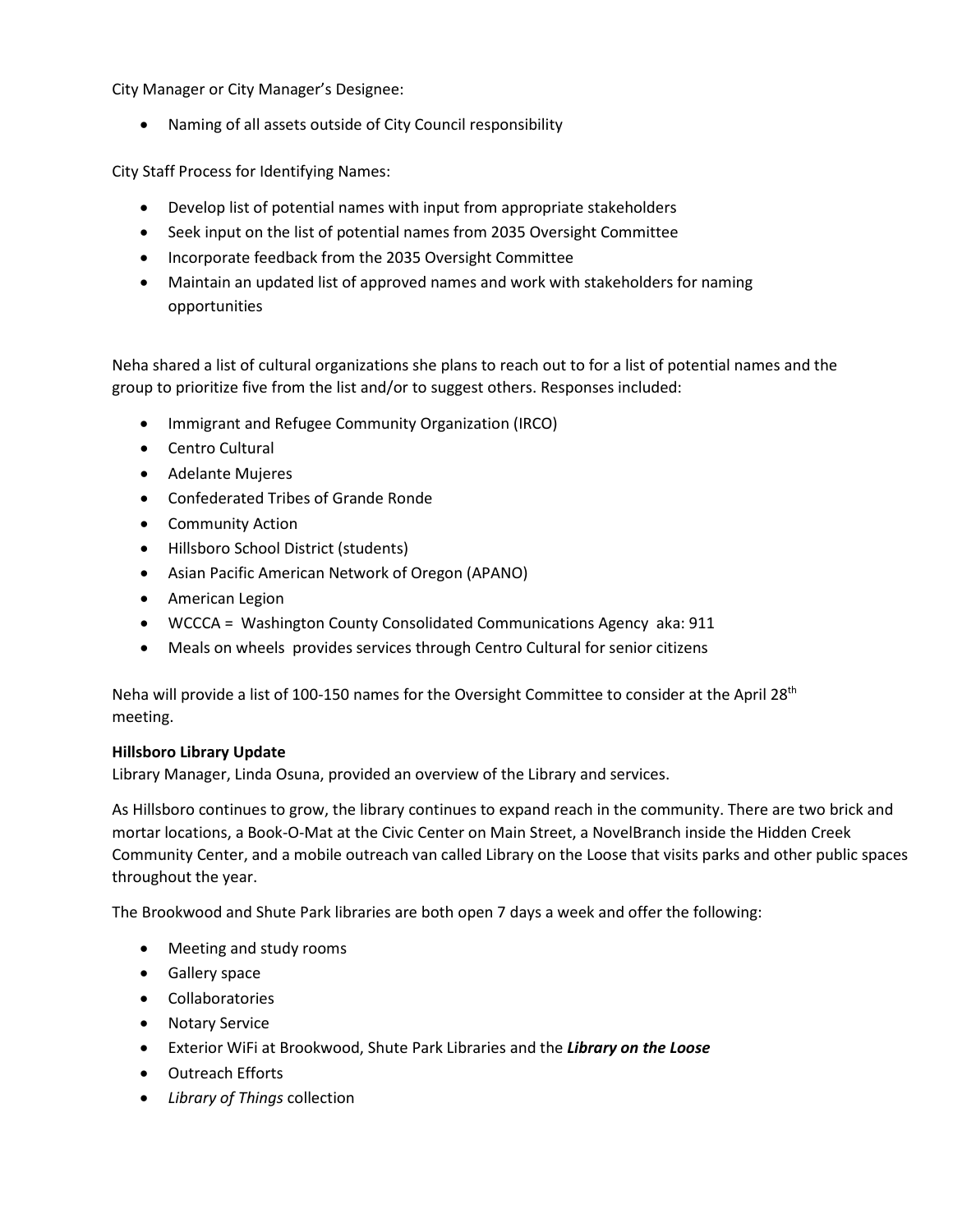- Resumé software
- Free printing up to 20 pages
- Fax/scanning available
- Online practice test for GED, GRE, SATs and others
- Bilingual staff available
- And so much more!!

#### **Brainstorm Questions**

How do you want the role of the Library to expand and what non-traditional services should be offered?

- Make it a safe-place
- Pop-up libraries in the parks
- • Partner with organizations like Meals on Wheels People to checkout and deliver books and other materials to homebound seniors
- Provide enhanced access to social services
- Childcare
- Newcomer workshops
- Revive the book mobile
- Use reading a way to bring people together
- Partner with other organizations to create a joy of reading
- Provide classes or meetups for people with common interests
- Storytime with the dogs
- Expand job search services
- Increase access to online subscription services
- Add solar panels to the Brookwood library and include an educational component
- • Expand concepts around renewable energy/sustainability and seek opportunities to expand (repair classes, etc.)
- Provide essential Library and Parks classes and services for free (ex. beginner swim lessons)
- Cultural exchange program/check-out a person to learn more about their culture, experience, job, talent, skills, etc.
- Host open language exchanges
- Hands-on natural resources related classes
- Partner with pet adoption agencies (read to dogs, have a pet adoption day at the library)
- Love the idea of having a library branch at The Streets of Tanasbourne!
- Book-o-Mats at or near retirement/assisted living facilities
- laser thermometer, Canon Rebel camera, USB Mic. All these things are high quality items! I borrowed an Ukulele and then bought my own. My favorite checkouts were a Radon detector, • Library of Things!!! I've checked out a nutcracker, synthesizer, steel drum, ice cream maker, thermal button maker, and a slide (photo) scanner. Library also does free 3D Printing! We were able to use 3-D printer for one of our Repair Fairs at Brookwood - that was really cool.
- A curling rink in the next library building (Parks & Recreation can have a league!)
- Tool Rental/Tool Checkout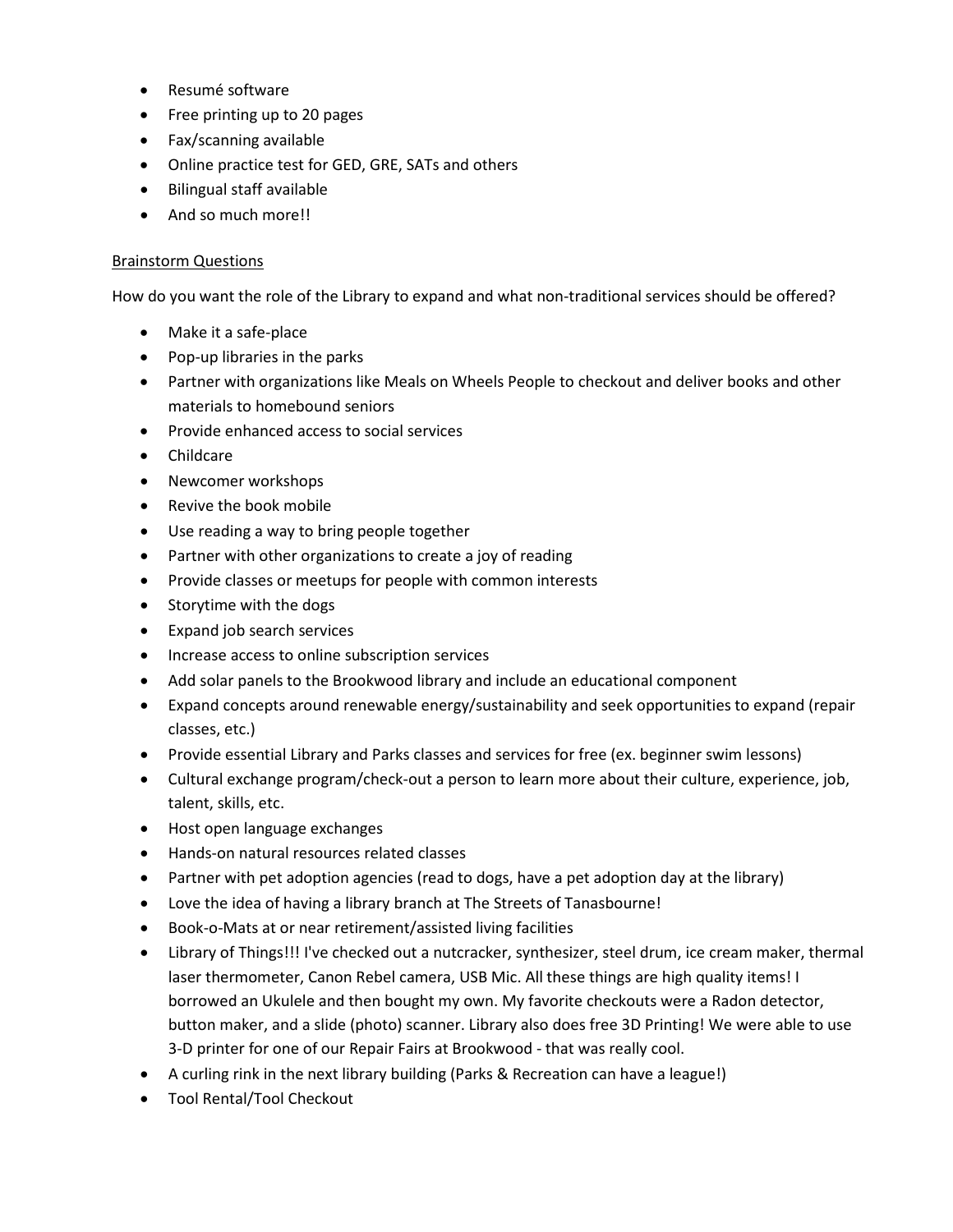- Affinity groups
- • Lego meetup for the younger ones and/or older ones all ages Lego Groups. There are open source plans for a Lego-sorting machine. It is a great community project. Examples: [brickartist.com](https://brickartist.com); <https://www.theverge.com/2019/12/11/21011792/lego-ai-universal-sorting-machine>
- How about a cat or rabbit café in the library.
- "LEARN HOW TO READ" or "READING CLASSES"
- Consider renaming Collaboratory "Hillsboro Maker Space" or Makerspace
- Swaps for related items.
- Patent resource center since that's a 2035 goal!
- Build the best library in the world!
- Use outdoors as pollinator space
- Promote:

[https://www.instagram.com/hillsborolibrary/](https://www.instagram.com/hillsborolibrary) They have adverts for events on the TVs in the library :) I learn a lot from there <https://www.youtube.com/channel/UCBv0GRinJ2Nep4JmRkV1T9g>(Hillsboro Libraries) Follow on Twitter > <https://twitter.com/HillsboroLib> <https://www.facebook.com/HillsboroPublicLibrary> <https://linktr.ee/hillsborolibrary> <https://www.hillsboro-oregon.gov/our-city/departments/library/events-and-programs/hillsboro-reads>

 • Working on a project called "Check Us Out!"- checking out a volunteer in a group setting to learn about interesting topics and connecting community members

If you have additional ideas to share, please email them to [Linda.Osuna@Hillsboro-Oregon.gov.](mailto:Linda.Osuna@Hillsboro-Oregon.gov)

# **Partner Survey Approach**

 Jason Robertson, Vision Consultant, shared an overview of the annual partner survey online. The survey will be open from April 4 – May 2.

# **Partner Updates**

- La Strada dei Pastelli Chalk Art Festival July 16-17, 2022, 10:00am-6:00pm each day, Downtown Hillsboro in the Cultural Arts District along E. Main Street flanking 1st Ave to 4th Avenue
- • The Influence Music Hall is looking for a new location for more information visit including how you can help visit [ttps://influencemusichall.org/imh\\_messages/finding-the-new-imh-home-2](https://ttps://influencemusichall.org/imh_messages/finding-the-new-imh-home-2)/. They will have some performers during the Tuesday Night Art Walk.
- • Washington County Women's Conference, Thursday, March 10, 11am-1pm, at the Embassy Suites Hotel, 9355 NE Tanasbourne Drive, Hillsboro, OR 97124. Reach out to Brian Watson, Director of Signature Events: (503) 726-2145, or [BrianW@WCChamber.org](mailto:BrianW@WCChamber.org) with any questions.
- • The Westside Singers are hosting a concert to benefit victims of the fire in Downtown Hillsboro. The event "Songs and Sweet Memories" will take place at the Walters Cultural Arts Center on Saturday, March 12 from 7-8:30pm. Tickets are \$10-15 and can be purchased at [www.eventbrite.com/e/songs-sweet-memories-benefitting-downtown-hillsboro-fire-victims-tickets-](www.eventbrite.com/e/songs-sweet-memories-benefitting-downtown-hillsboro-fire-victims-tickets)267764078567.
- is seeking new vendors for both markets if you know anyone, please refer them to Liz Connor. • The Hillsboro Farmers' Market's will reopen in two months in Downtown Hillsboro and Orenco. HFM